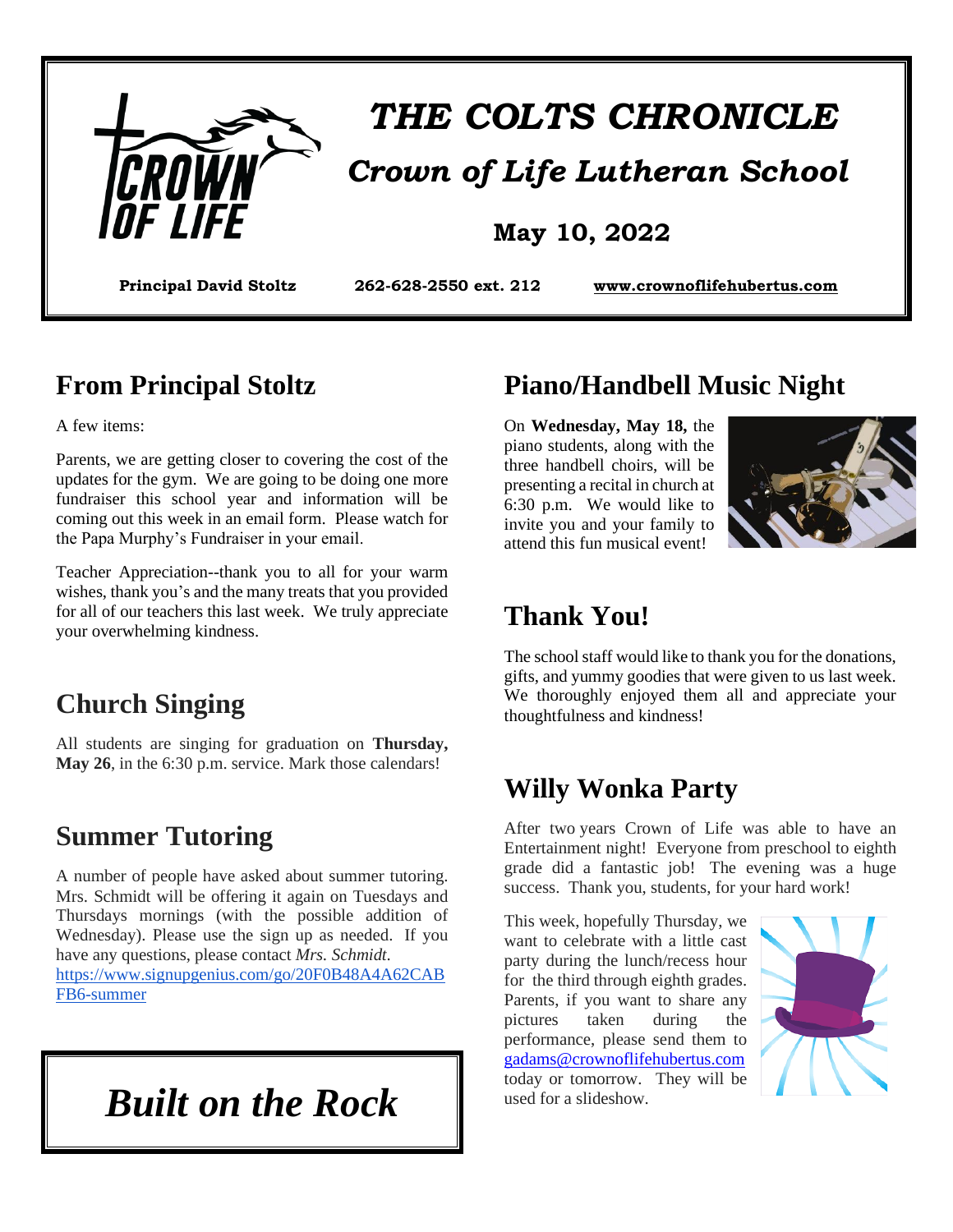# **Luther Prep Summer Camps**

Luther Preparatory School Summer Camps in Watertown are in FULL planning mode and we hope to see more of your children join us! We offer Day Camps and Overnight Camps for a variety of sports **AND** for the 2nd year in a row our *\*new\** Phoenix Adventure Camp!

For all the details and sign-up info please go to [https://www.lps.wels.net/apps/pages/summer\\_camps](https://www.lps.wels.net/apps/pages/summer_camps)

> **Mission Offerings** *Lighthouse Youth Center* **May 4--\$65.16**

# **Community Event Coming Soon**

**Saturday, June 11**, is a Community Outreach Event at Crown of Life complete with a pig roast and live music and activities. Part of this event also includes giveaways in the form of door prizes. The outreach committee is primarily interested in gift card door prizes. Please consider donating a gift card to this event OR contribute cash for the purchase of door prizes. Gift cards can be purchased through our Raise Right program (formerly known as ShopWithSCRIP). It's a win, win for COL. Also make plans to attend the event. We'd love to see you there. Contact Belinda Matter with any questions.

We also are in need of volunteers to help with various tasks on **Friday, the 10th**, as well as during the event itself. Please watch for a SignUpGenius link where you will be able to volunteer.

#### **Scrip Has New Name**

ShopWithScrip has converted their website to RaiseRight in order to align with their phone app trying to simplify matters for users. Check out the new features!



# **Track Meet Departure Times**

**Wednesday, May 11**, is the KML grade school track meet for the 14 federated grade schools. taking place at KML. High jumpers will depart from school at 2:30 p.m. The remainder of the team will depart from school at 3:10 p.m. Please note that road closures on Hubertus may impact travel. Options include coming from the west and using the more western Tally Ho Trail to get to school OR parking at the town hall parking lot and walking across the street to gain access to school. Field events start at 4:00 p.m. and will be open for two hours, so no need to stress if delays in getting to KML occur. Often there is a delay in entering the KML grounds due to high volume as well. Please report to the team camp upon arrival. It will be on the hill next to the track somewhere. Look for our COL camp sign. Safe Travels!

#### **Track and Field News**

All members of the track team should have received paperwork on Tuesday with the LineUps for the meet. Please contact Coach Matter if you did not receive it. All track members should check in upon arriving at the meet. Kaylee Bennett and Ava Neu are serving as managers so please let them know you are on site. All athletes should also check out before leaving the meet. The forecast is for warm weather and the meet often goes long. Concessions will be available, but healthy snacks are always beneficial. The team is 20 athletes strong. Contributions of team snacks is always appreciated. Sunscreen is also beneficial. UNIFORMS please return unlaundered uniforms in the bag with the athletes name on it. All uniforms will be laundered together to try to extend the life of the uniform. Thanks for helping with the care of the uniform.

The track team will celebrate the season with a breakfast at school. Watch for more details.

#### **3K-4K News**

We hope you enjoyed your extra day home as a family! We are wrapping up the school year in the weeks to come.

Bible Lesson, Blessed at Pentecost. We will continue working on "Lord, By My Rock" which we will sing on graduation later this month. For music & movement students will continue to choose what we focus on each day, their favorites! For small group, students will work primarily on name and letter recognition.